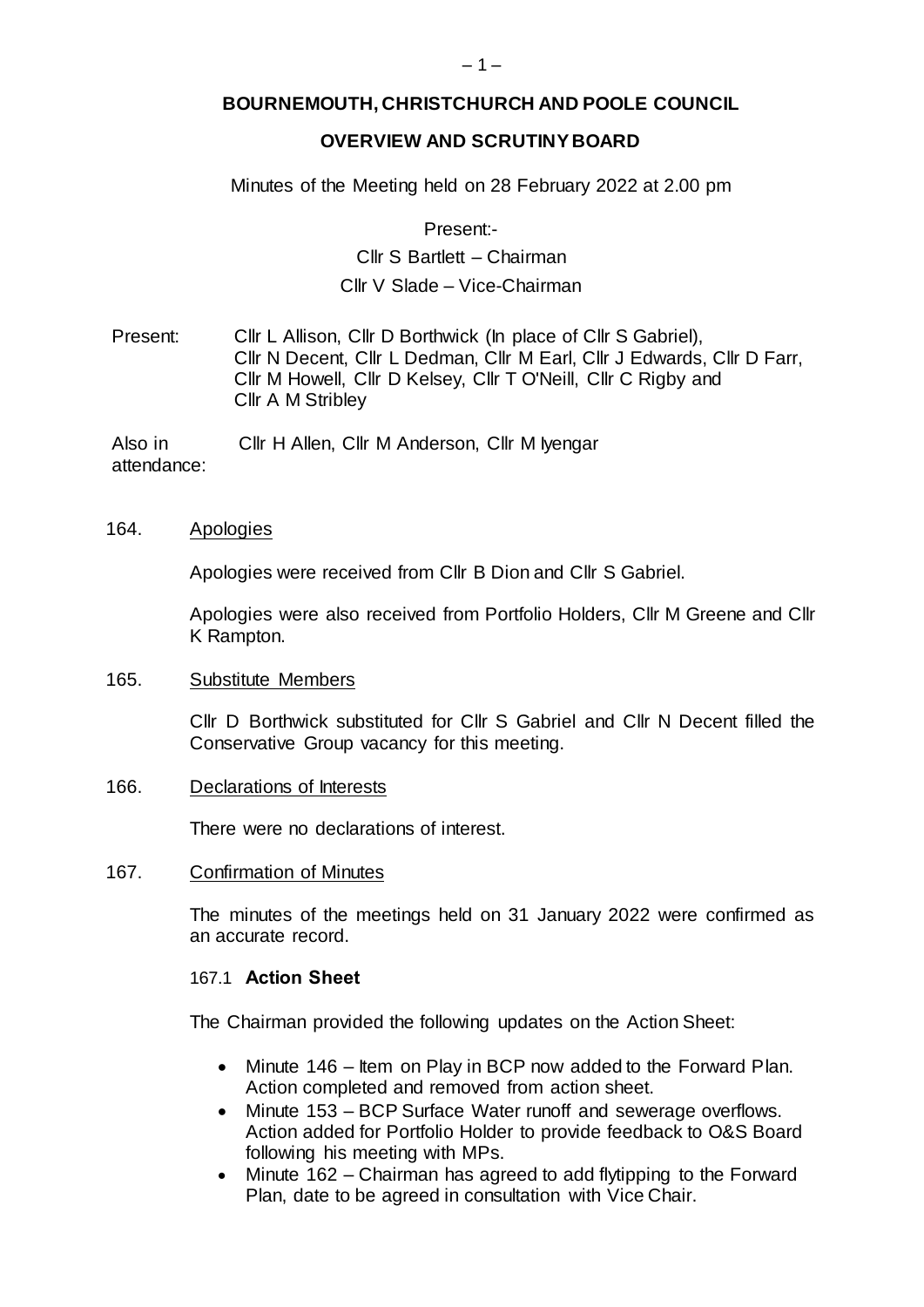#### 168. Public Speaking

There were no public questions, statements or petitions for this meeting.

#### 169. Scrutiny of the LTP Capital Programme Cabinet Report

The Service Director, Transport and Engineering, presented a report, a copy of which had been circulated to each member of the Board and a copy of which appears as Appendix 'A' to these minutes in the Minute Book.

The Service Director and the Transport Improvement Manager addressed points raised by the Board. Many of these related to concerns around ward councillors and local residents accessing information regarding highway works/maintenance programmes, including:

- The report listed structural maintenance works but did not include other works such as road markings/white linings. It was explained that there was a separate, funded programme in place for this type of maintenance within the Neighbourhood Services budget. Members were encouraged to report areas of concern in their wards.
- When would a list of roads for highway maintenance for 2022/23 be available to inform councillors and residents of works in their area? It was explained that this information would be included on the website but did not form part of this strategic report. Works were identified and prioritised using criteria to assess the condition of the roads.
- There was an initial list of roads for 2022/23 and the Board was advised of some of the planned resurfacing works. It was noted that as well as the LTP budget there were other sources of funding available through Government schemes.
- A Board member queried the process for selecting and agreeing the list of roads and asked about the consequences of losing Band 3 status. It was confirmed that to satisfy the incentive requirements for Band 3 the Council was required to publish a three-year rolling programme of highways maintenance. The three year figures were included in the report's appendices and the Council was currently in a good position.
- It would be helpful if the road listings included the ward, particularly as there were often roads with the same name in different areas of BCP.
- Some Board members expressed concern at the state of road markings and white lines in some areas of BCP. These markings were particularly important for pedestrians and cyclists.
- There were mixed views on the effectiveness of the reporting system. Some Board members expressed frustration at the lack of response received. A Board member questioned the efficiency of the process for ranking and undertaking white lining. It was explained that works were assessed and prioritised chiefly on safety grounds and within finite resources, with those of highest safety priority dealt with first, based on information from the Neighbourhood Services inspection team and the public reporting system.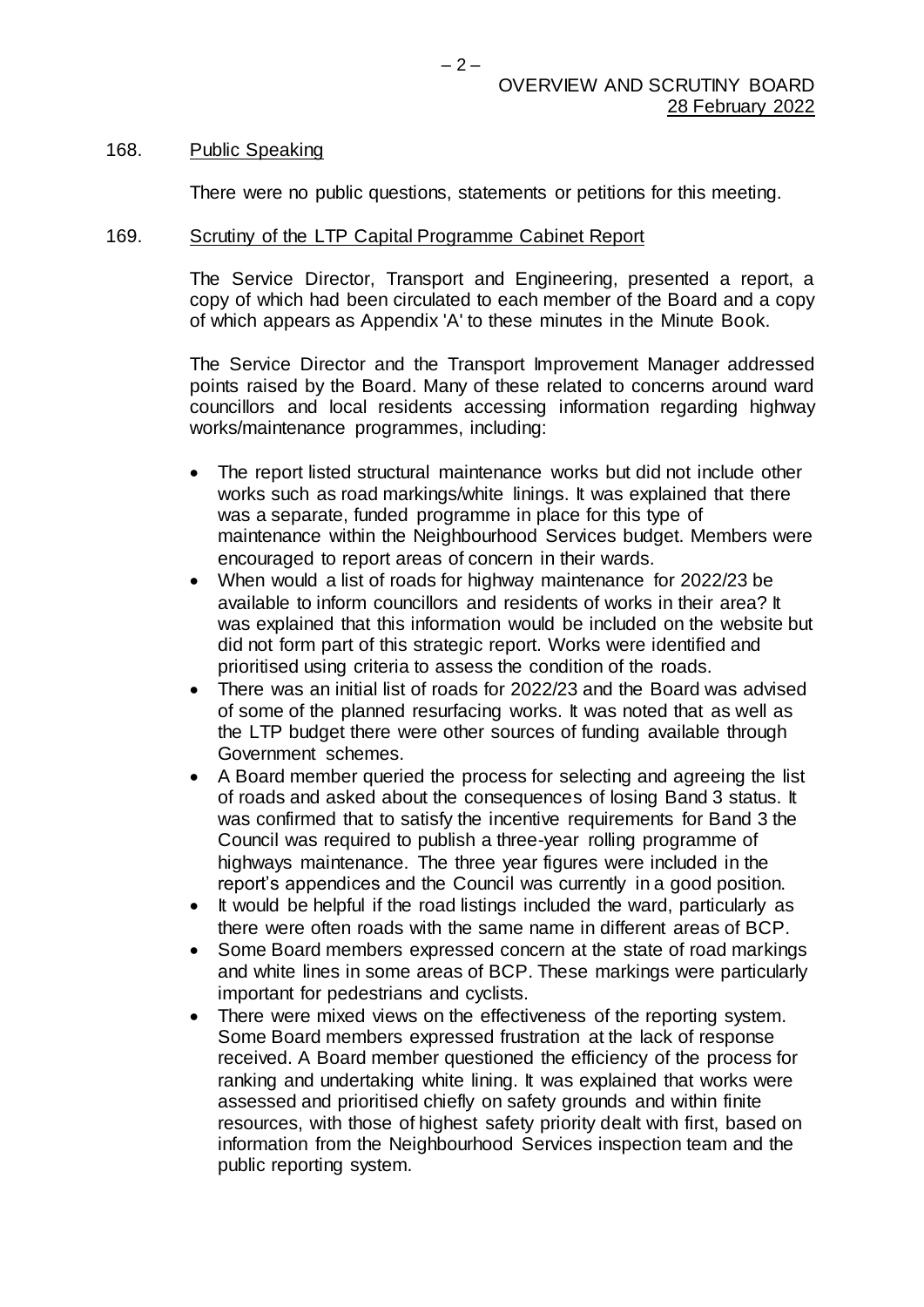A Board member asked if there was a list of roads scheduled for white lining and if this could be circulated. The Board was advised that this would have to be followed up with the Director of Environment.

Other issues raised included:

- A Board member asked about the funding for bus facilities referred to in Appendix A. It was explained that this funding supported the continuation of works to provide infrastructure for safer journeys, including raised kerbs, shelters and real time information.
- A Board member felt the level of funding for electric vehicle infrastructure did not reflect the Council's future policy aims. It was explained that this funding was to facilitate the progression of new technology across the network. Major infrastructure would be provided by commercial operation. Further details were subject to commercial sensitivity but it was confirmed that the Council was still in discussions, was open to further interest and had not yet formed a final position.
- Board members highlighted recently publicised concerns about new cycle lane kerbing on Whitelegg Way, including reports that it hindered the passage of emergency vehicles. It was noted that the design was compliant with Department of Transport guidelines and that the emergency services had not raised an issue when consulted.

In response to the issues raised the Chairman agreed to write to the Portfolio Holder for Sustainability and Transport on the following matters:

- Improving access to information for ward councillors and local residents on road works/maintenance programmes
- Whitelegg Way cycle lane kerbing to outline members' concerns and ask what was being done to address these.

It was also agreed that the Director of Environment be asked through Democratic Services whether there was a list of roads scheduled for white lining which could be made available to Board members.

The Chairman thanked the officers for their attendance and input.

## 170. Scrutiny of the Development of the Throop Nature Park (Hicks SANG) Cabinet Report

The Portfolio Holder for Environment and Place presented a report, a copy of which had been circulated to each member of the Board and a copy of which appears as Appendix 'B' to these minutes in the Minute Book. The Portfolio Holder and the Strategic Lead, Greenspace and Conservation, addressed a number of points raised by the Board including:

 Why was it appropriate to call the proposal a nature park when the planning consent was for a SANG (Suitable Alternative Natural Greenspace)? The term 'nature park' implied something different and may increase concerns for local residents. The Board was advised that 'SANG' was a technical term which did not mean very much to the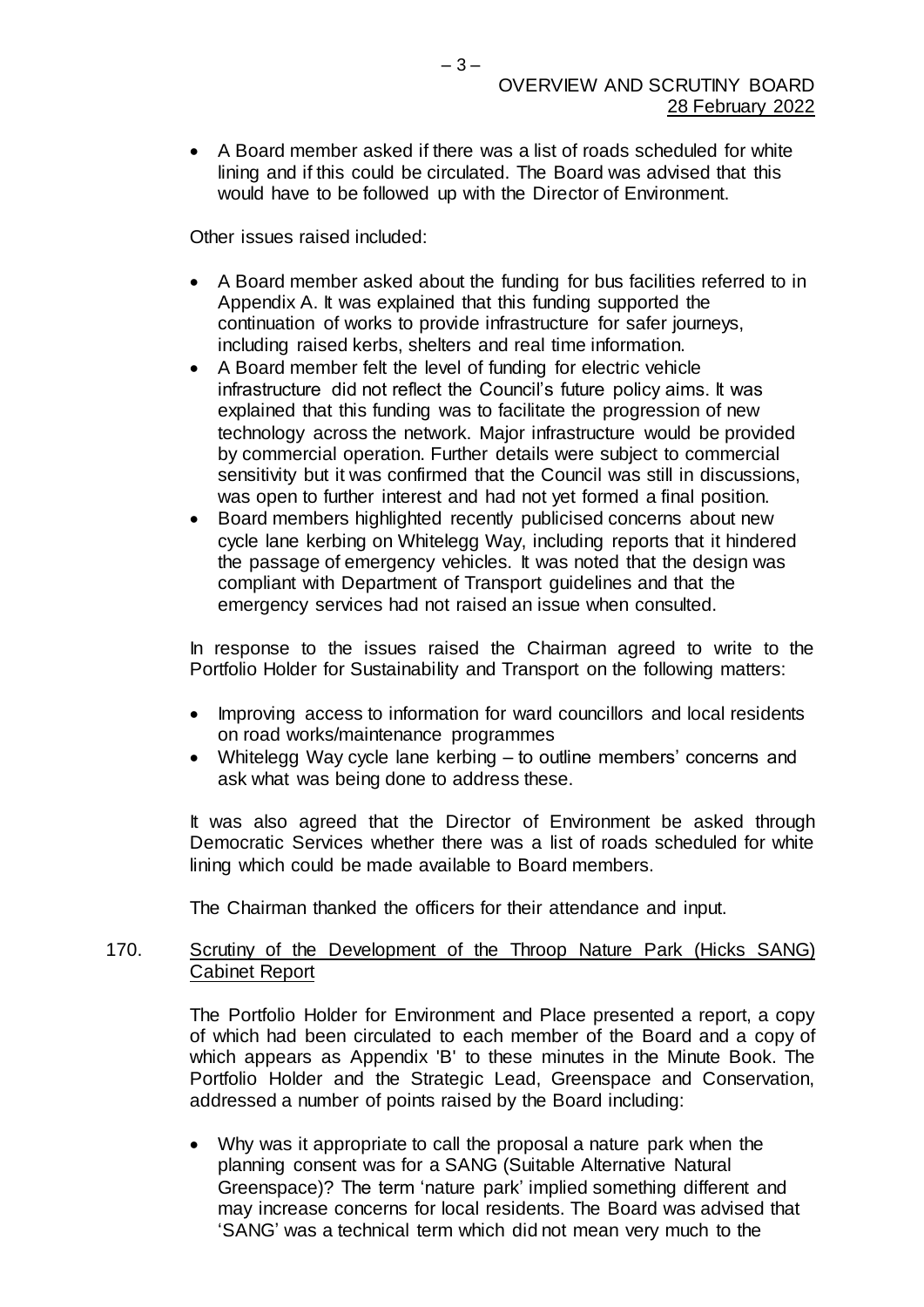public. There were similar examples where the term 'nature park' had been applied and its use here reflected the Council's aspirations for the site.

- Board members asked why the £100k of CIL resources referenced in recommendation (iii) was needed, particularly when SANGs were meant to require less maintenance. The £100k sum would rise with inflation and was needed per annum for 80 years and there were concerns that this may reduce the amount of resource available for other sites? It was explained that the £100k was needed for the maintenance of the site, including car park improvements, electric vehicle charging and ecology surveys. The Board was assured that parks maintenance was not resourced from CIL. The heathland mitigation contribution came as result of new housing development and was ringfenced for the purpose of delivering the SANG.
- Board members asked whether the new ranger to manage this site was a dedicated, full-time post as implied in the report. It was explained that the new ranger would also be supporting other SANGs and heathland projects in BCP. Members felt this should be made clear in the report, to reassure local residents and avoid any misunderstanding about the nature of the project. It was noted that the highest risk assessed was the negative views of stakeholders/local residents.
- Why was £618k needed for implementation when the land was already owned by the Council? An approximate breakdown of costs was provided, including contingency figures and project fees. A Board member challenged these figures and questioned why these costs were not included in the report for transparency.
- A Board member asked whether the £100k of CIL resources in recommendation (iii) was exclusively from the heathland mitigation element. The Portfolio Holder confirmed that it was and gave an undertaking to amend the Cabinet recommendation to reflect this.
- It was noted that the Equalities Impact Assessment accepted that the lack of toilets and lighting would impact on the ability to use the open space.
- It was confirmed that the site had a dual use as pasture and water meadow depending on seasonal conditions.
- It was confirmed that although the site would remain open all hours, the opening times for the car park were conditioned in the planning consent to avoid issues such as anti-social behaviour.
- A Board member felt the rebranding of the site took away from the intended purpose of mitigating the Winter Gardens development. He asked how the Council intended to work with the Parish Council to deliver the project when they were so opposed to it. The Portfolio Holder advised that officers were in discussions with the Parish Council. It was noted that there was also support for the project, as shown in visitor surveys.
- A Board member was concerned that the Decision Impact Assessment was only an interim report and therefore the results of biodiversity surveys were not yet known.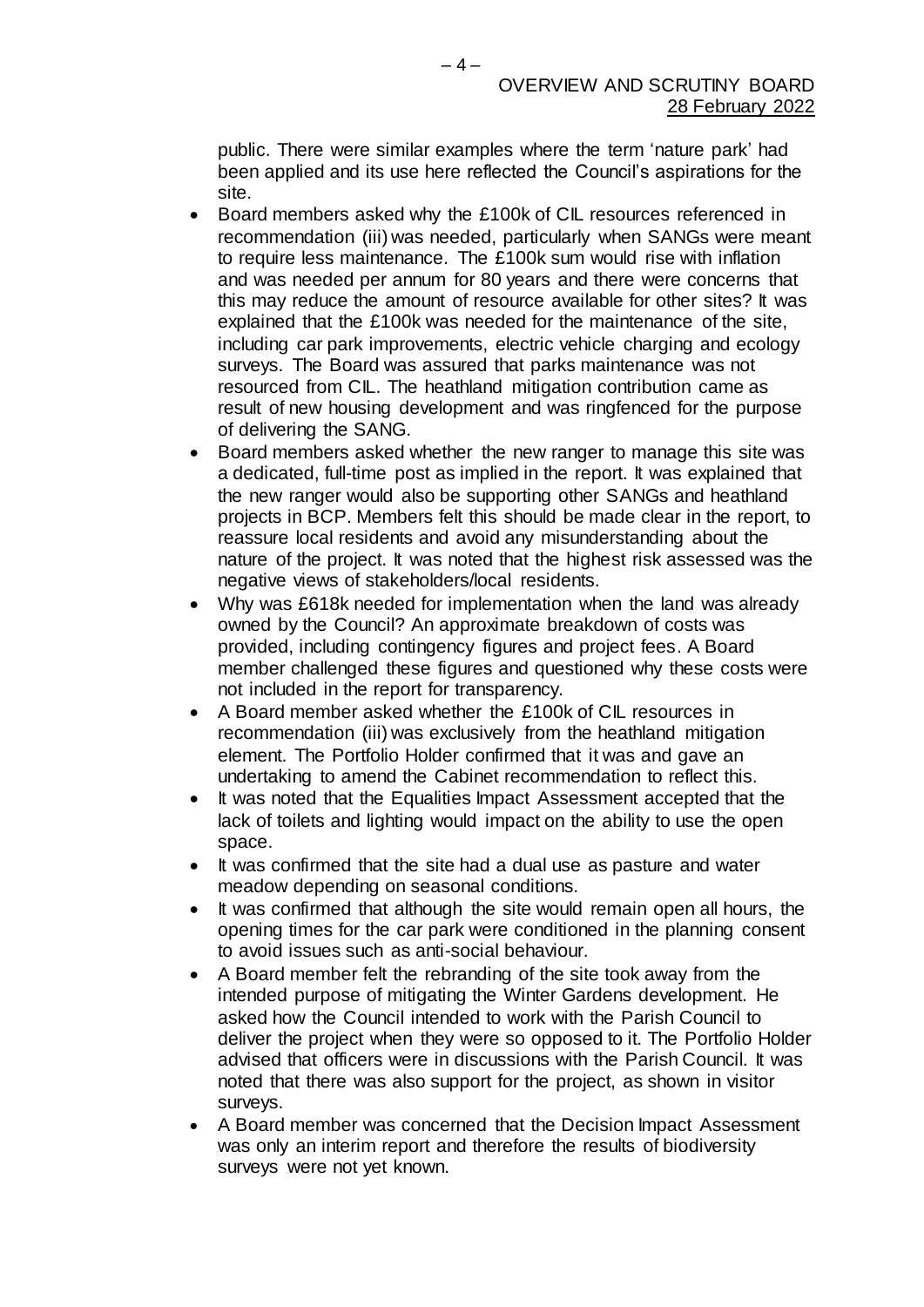The Chairman thanked the Portfolio Holder and the Strategic Lead for their attendance and contributions.

#### 171. BCP Seafront Strategy Update

The Portfolio Holder for Tourism and Active Health provided a verbal update on the progress of the BCP Seafront Strategy. He explained that the report to O&S Board and Cabinet had been rescheduled for their respective April meetings to allow sufficient time for the explanatory narrative accompanying the strategy to be completed. He provided a brief summary of what the Strategy would contain and reminded the Board that all members had been invited to a seminar on 1 March, to learn about the strategy in more detail and provide feedback.

The Chairman thanked the Portfolio Holder and apologised for any misunderstanding regarding the content of the update.

### 172. Scrutiny of the Update on Establishing a Multi-Disciplinary Team and a Homeless Health Centre Cabinet Report

The Lead Member for Homelessness presented a report, a copy of which had been circulated to each member of the Board and a copy of which appears as Appendix 'C' to these minutes in the Minute Book.

As the appendix to the report was deemed to contain exempt information the Board had a discussion on whether or not it was necessary to exclude the press and public when this part of the report was discussed and agreed the following resolution by a majority vote:

## **RESOLVED that under Section 100 (A)(4) of the Local Government Act 1972, the public be excluded from the meeting for the following items of business on the grounds that they involve the likely disclosure of exempt information as defined in Paragraph 3 in Part I of Schedule 12A of the Act and that the public interest in withholding the information outweighs such interest in disclosing the information.**

Paragraph 3 = Information relating to the financial or business affairs of any particular person (including the authority holding that information)

The Lead Member and officers responded to questions and comments from the Board on the issues raised in the exempt appendix, in particular the different options being put forward to Cabinet for consideration.

At the end of the debate the Board agreed a recommendation to be submitted to the Cabinet meeting on 9 March 2022 when this report would be considered. The Board discussed whether the recommendation could be made public. As the recommendation related to issues of commercial sensitivity within the exempt appendix the majority of the Board agreed that the recommendation should also remain exempt.